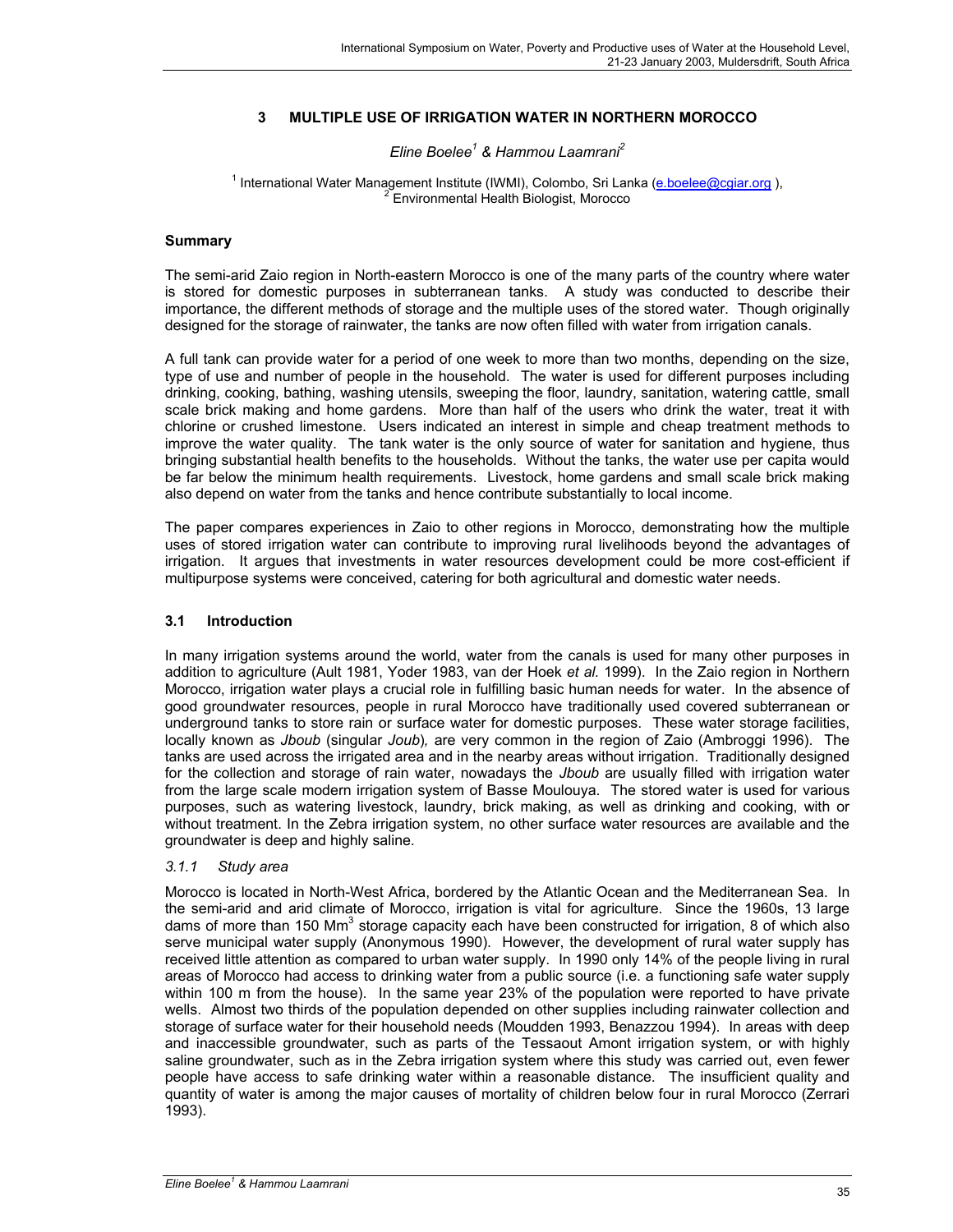The present study was carried out in the region of Zaio, in the downstream part of the Moulouya river basin which covers 335,000 ha in the provinces of Nador and Berkane in the Northeast of Morocco. The area is bordered in the north by the Mediterranean sea, in the south by the Beni Znassen mountains, in the west by the Rif mountains and in the east by Algeria. The study covered both the Zebra irrigation system, part of the larger Basse Moulouya irrigation scheme, and the non-irrigated area of Hassi Berkane, both in the Zaio area.

The region of Zaio has a semi-arid Mediterranean climate with an average annual rainfall of 350 mm and a mean annual temperature of 18.2 °C. The main income generating activities of the rural population in the province of Nador are agriculture and cattle husbandry. Sheep and goats are by far the most important livestock, though dairy and poultry farming is practiced as well, especially in the irrigated areas.

Major crops in the Basse Moulouya irrigation scheme are barley, wheat, citrus, olives, fodder crops, grapes, sugar beet, and vegetables (Anonymous 1996). Because of limited water availability, there is a great variation between years and in periods of drought, priority is given to tree crops (El Kassimi *et al.* 1998). The balance between water resources and water demand is considered very fragile (Alloaouzi & Bouaam 1994). Irrigation, hydro power, domestic water supply and industry all depend highly on surface water, though an increasing number of agro wells pump groundwater for agricultural use. The Moulouya river constitutes the major source of surface water with an annual average runoff of 800 MCM. The discharge is regulated by two large reservoirs and since 1995, a pumping station downstream of the dams provides additional supply from return flows to small scale irrigation schemes.

 The Zebra irrigation system is supplied by gravity force, which means that no pumps are used to get the water to the fields. The water is delivered in rotation through a system of lined elevated canals, which are all laid under a slope to get the water to the crops. Individual farmers usually receive water for their crops every 2-4 weeks, depending on the season and on water availability in the main dam. The farmers get billed annually for the water that they have actually received. The irrigation agency informs them when to expect "their" irrigation water and at which canal outlet. As a consequence of these water distribution practices, water flows (almost) continuously in the main canals, while the smaller lower order canals convey water in turns.

## **3.2 Methodology**

In November 2000 and June-August 2001 field surveys were carried out in Zaio area. The first study had a more descriptive and qualitative character, while during the second study, some quantitative information was gathered as well. This paper is a synthesis of results from both studies.

In November 2000, informal interviews using a semi-structured questionnaire with open ended questions were held with farmers and other stakeholders, such as a water seller. A total of 45 ad-hoc selected households were visited of which 39 had water storage tanks, in villages in the Zebra area, equipped with a gravity-fed open canal irrigation system, and in Hassi Berkane, to the South, without irrigation. Five farmers were women, representative of the low number of women who own farms in the area. After a short introduction on the purpose of the visit and the objectives of the study, the semi-structured questionnaire was conducted to collect information on the reasons and purpose of the storage of water; the costs of the water itself, of its transport, storage and treatment; the various uses; treatment technique; duration of storage; problems and suggestions (if any) to improve water quality and availability as seen by the users. The questionnaire was administered often to more than one family member, allowing more women to contribute to the discussion. Some of the responders were concise whereas other took the opportunity to ask the team questions in return, about water pricing, water delivery and other problems such as the volume released at their fields. The participation of a representative from the local irrigation agency often inspired a discussion on larger water issues, leading to an open and fruitful dialogue for the farmers, who got some satisfying answers to their specific questions related to water allocation. In addition, meetings were held in Berkane and in Zaio town with irrigation authorities at local and regional level, with the president and six members of the local communal council, health authorities at the health center in Zaio town and the environmental hygiene officer at the municipality of Zaio.

In the period June – August 2001, more in-depth interviews were complemented by observations. Interviews were conducted with managers of the irrigation system at central level and for Zebra, with irrigating farmers, with users of Farhya and Sidi Othmane springs, with water users in 137 households randomly selected over the different sectors of the Zaio region, with farmers practicing intensive husbandry (cattle and poultry), and with the owners of a traditional and a modern brick factory, an olive oil factory and a tree nursery. Team members made daily observations during four days at three different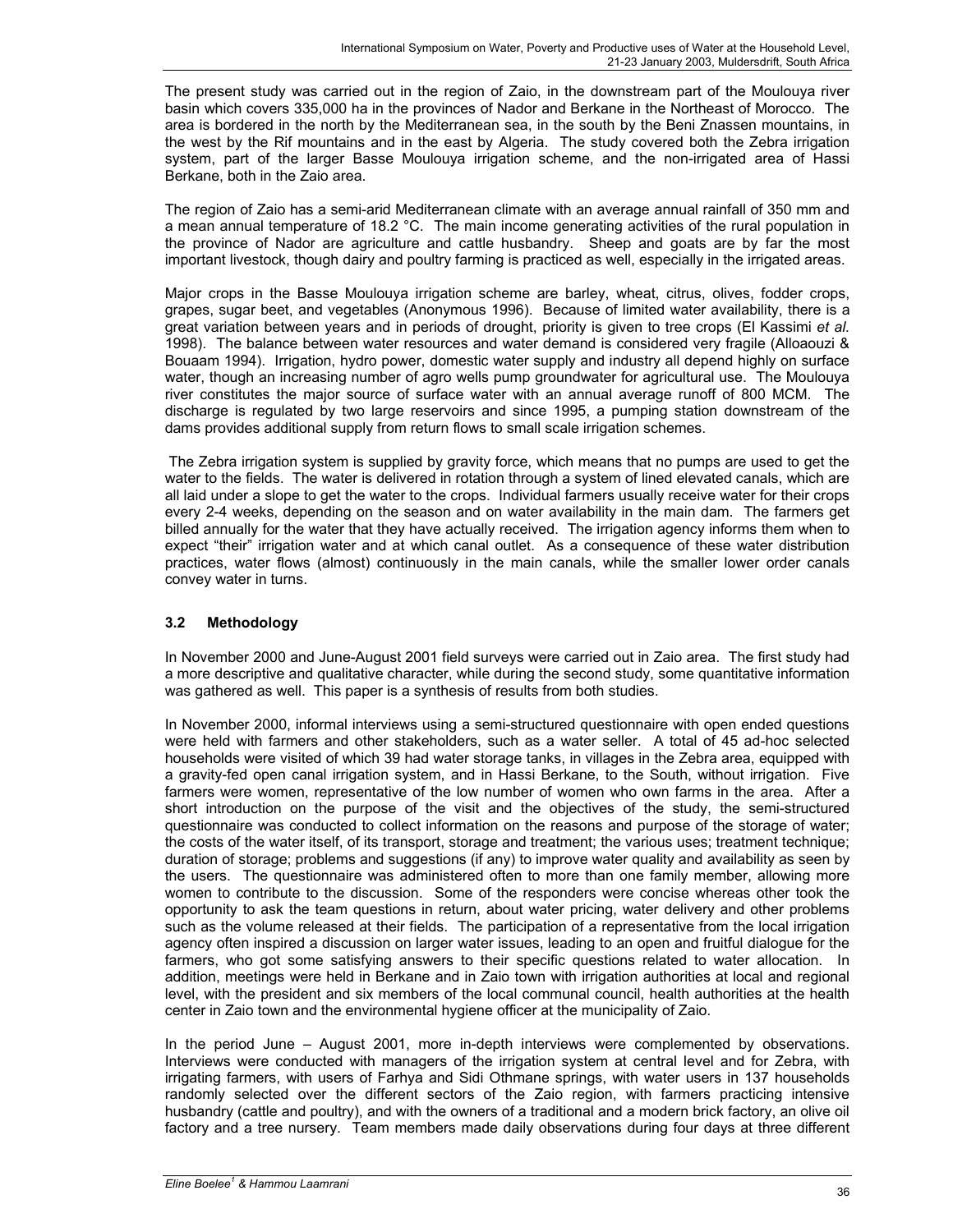sites of water collection by water sellers to estimate the quantity of water pumped out of the canal, as well as the number of cisterns filled from the canal daily. This was compared to water distribution records from the irrigation agency. Four households were selected in different sectors of the Zebra irrigated area, based on the type of water source used, for more detailed participatory observations. A female student from the region spent two to three days at each household, following every drop of water from the source to the final use with regard to timing, type of use, and user. Explanations and complementary information were obtained where needed through open discussions with the head or members of the household on water use patterns and rough estimates of quantities.

## **3.3 Results**

## *3.3.1 Characteristics of water storage tanks*

The *Jboub* in Zaio are water storage tanks with a long tradition, as the oldest participant in this survey recalled that they were commonly used well before the Spanish colonialism *i.e.* before 1912. In addition to these structures for domestic use, small impoundments called *Majn* store rain water for watering livestock. Most of the old *Jboub* were constructed before the modern irrigation system (Figure 1). These can be easily recognized by their design and construction material, usually stones and mud mixed with straw, while the recent ones are made of cement (Figure 2.). The *Jboub* are of very diverse shapes: triangular, rectangular, circular and squares, with horizontal, dome-shaped and semi-circular domes. They also showed a great variability in dimensions and subsequently in storage capacity as shown in Figure 3. The minimum capacity observed in the present survey was  $5 \text{ m}^3$  and the highest capacity was 400 m3 . As shown in Figure 4 most of the *Jboub* are partly or entirely subterranean. To prevent access to children, some of the tanks are placed on top of the house. For these elevated *Jboub*, a motor pump is used to fill them and a network of pipelines brings the water into the household taps.

The random sample of households visited showed that 33 *Jboub* are individual and 6 are used by more than two households. The common ones are basically old *Jboub* built before the irrigation system was implemented. Some schools and mosques also have their own tanks, which are filled, equipped and maintained by the community.

## *3.3.2 Sources of water for storage tanks*

The two large storage dams in the Moulouya river are the most important and reliable source of water in the entire region. For the population living nearby, the river is also an important source of water depending on the flow. Water from the river is pumped or drawn directly for different purposes including irrigation, drinking and domestic use. Three springs are the most important sources of drinking water for the population in the Zaio area, though the water is less suitable for cooking and bathing because of its hardness. People living within a 5 to 10 km distance from these springs fetch the water by donkey, mule carts, tractor or even scooters. Many farmers mention that they do not always have the means of transport available to collect drinking water in this manner. The alternative in these situations is water stored in *Jboub*. Relatively wealthy people fetch smaller quantities of water for drinking from the water supply system in the town of Zaio, or from the well in Hassi Berkane. These people often have a vehicle or tractor or can afford to pay the transportation fees.

Most of the *Jboub* are filled with canal water (34 out of 39), some of these in combination with river water (2) and rain (3). The other tanks were filled from rain (2), a well (1), a spring (1) and the river (1) only. The ones that are filled with rain water only are all outside the irrigation scheme. In the villages of Hassi Berkane, outside the irrigated area, people fetch water from a well or from the river, when it has a flow. The *Jboub* in the irrigated area were usually filled during the irrigation turn, with farmers using part of their private crop water allocation to fill their *Jboub*. They can also ask the irrigation agency to provide extra water for domestic purposes, for which the farmers pay the normal irrigation fee of 0.023 US\$/m<sup>3</sup>. In those cases, the water is usually conveyed from the irrigation canal via field canals, sometimes cement lined, to the *Jboub* in the village. Outside the irrigation season and in between turns, water is taken from the main canal that conveys water permanently to the municipal water treatment plant of Nador. This means that the water has to be taken out of the canals with buckets or pumps and transported to the Jboub. The distance for water transport ranges from 5 – 10 km for Jboub in the irrigated area, to over 15 km for those outside the irrigation scheme. With increasing distance, larger volume  $(4m<sup>3</sup>$  or more) water tanks on tractors or trucks are used for water transportation. As a result, a new profession has emerged: the water seller (Box 1.)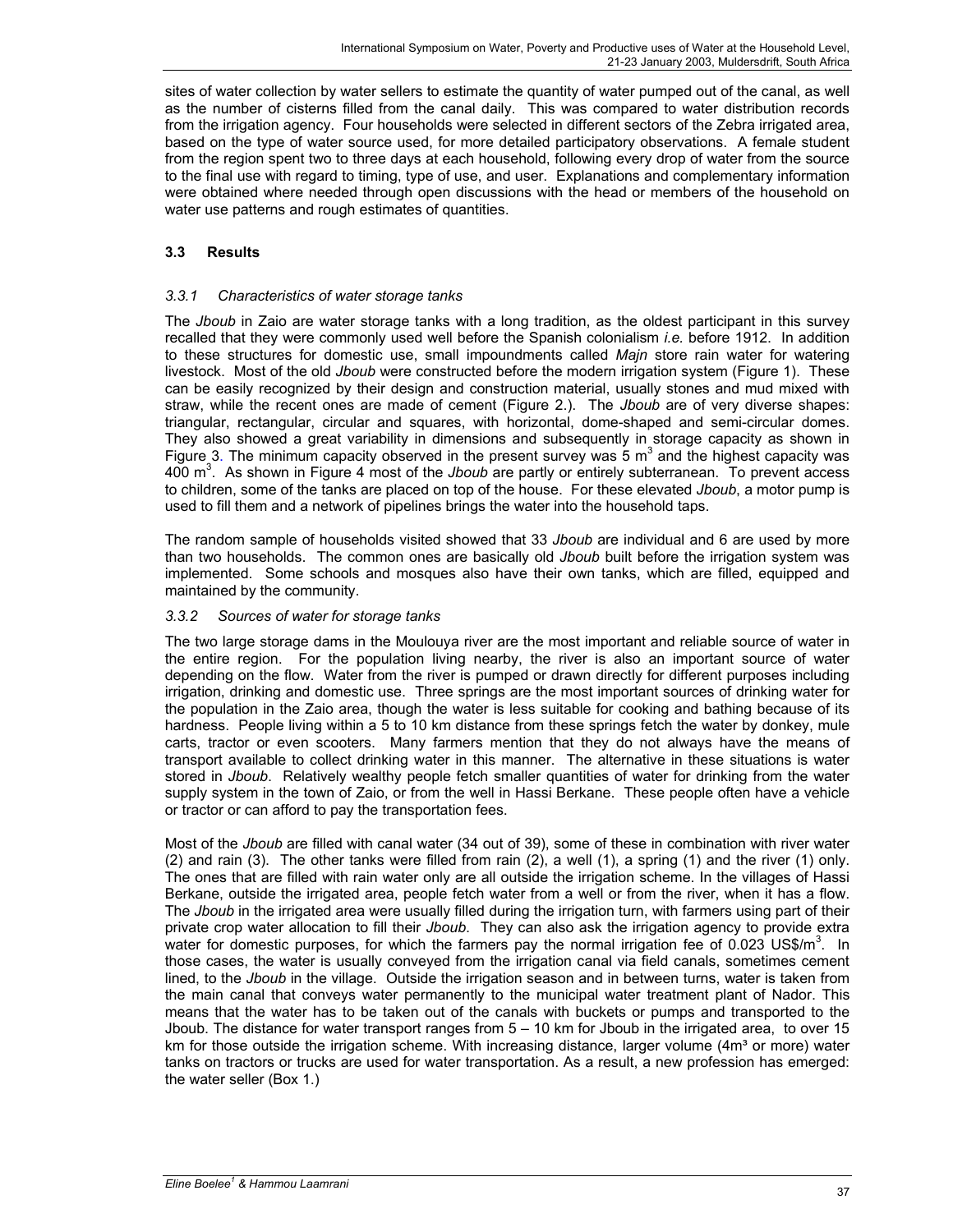**Figure 1.** Age of *Jboub* in Zaio (n = 39).



**Figure 2** Material used to build *Jboub* (n = 39).



**Figure 3.** Capacity of *Jboub* in  $m^3$  (n = 39).



**Figure 4.** Types of *Jboub* found in Zebra and Hassi Berkane (n = 39)



Depending on water availability, rainfall, water use and season, most *Jboub* are filled once to twice a month (Figure 5). If the stored water is used for irrigation of tree crops or watering of animals (cattle husbandry and poultry), water consumption is high and the tank has to be filled more frequently. According to the users, if the water were used for one specific task only, such as domestic use, the water in one tank would be sufficient for more than one month in summer and for longer in winter. In drought periods, such as in 1999-2000, people and livestock depend entirely on water in the *Jboub*, so the tanks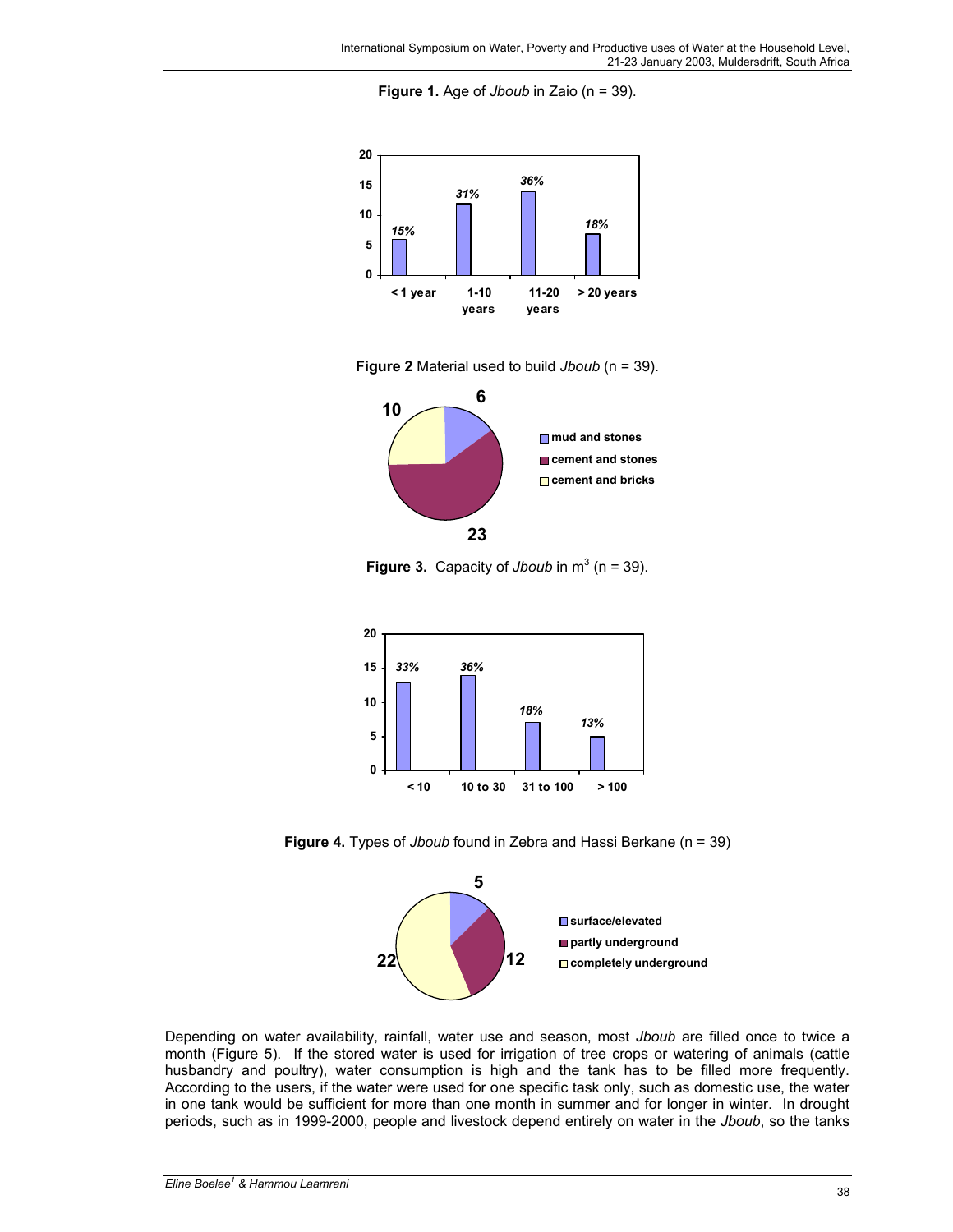get emptied more frequently and the duration of storage is shortened. As a result, the cost of transport increases and may double for the areas outside the irrigation scheme.

#### **Box 1 A new profession in Zaio: the water seller**

Since 1974 special permits are issued by the irrigation agency for water collection from canals for livestock and domestic purposes. Officially this water can only be used for agricultural purposes and the local health authorities have to give formal approval before the permit can be issued, stating that the water is not suitable for drinking. The maximum amount of water is specified in the permit, as well as time and place of water collection, usually between 7:00 and 13:00 hours and downstream of the intake for municipal water supply. In practice this is not always followed. More tanks per day are collected than stipulated, on more days per year.

In the year 2000, 49 farmers were authorized to fill tanks from canals, but only 13 of these actually paid the fees for the water. In reality more than 100 farmers and water sellers come and get water for their tanks regularly, on average twice monthly. Several people sell the water with a profit and approximately 30 manage to make a living from this, selling some 5 trucks a day, depending on the demand. Together these water sellers would use their engine or a separate pump to lift 200,000 to 250,000  $\text{m}^3$  of water out of the canals for the Zaio region annually. While the cost of irrigation water is some US\$ 0.1 for a 4 m<sup>3</sup> tank, it is sold for US\$ 3 at a distance of 1-2 km from the canal. With the distance, the market value increases and the price of one tank could go up to US\$ 20 at more than 10 km away from the canal. In times of drought, the price may rise further and even double.

**Figure 5. Monthly frequency of filling the** *Jboub* **in winter and summer (n = 37, excluding the rain-fed ones)** 



## *3.3.3 Water use from storage tanks*

Water allocation and water use are influenced by the availability of water in the irrigation canal and in the *Jboub*. Some domestic activities such as laundry and washing utensils, seeds or wool are performed at the canal site whenever possible, as this is more convenient. Once stored in the tank, *Joub* water is considered more precious than canal water, although the quality is perceived as being the same. For allocation of the stored water when the canals are dry, some intra-household competition may take place and water has to be rationed. Usually the mother of the house determines the value of each activity and decides what gets priority.

The water from *Jboub* is used for many different purposes, but hardly ever for agricultural purposes such as the irrigation of home gardens. More than half of the tanks are used for one purpose only, such as domestic purposes (cooking, bathing, washing clothes, utensils and seeds, 9 *Jboub*) and watering livestock (8). Water from more than 40% (17) of the *Jboub* is used for several purposes. *Joub* water is also used in mosques for ablutions, which reflects the perception of people that irrigation water is "purifying and clean". Many users indicated that they would use the stored water for drinking if its quality would be improved. Only one tank was used for drinking water only.

For the watering of livestock canal water is the almost exclusive source, directly or after storage in *Jboub*. This is reflected in the large number of cattle in the irrigated area, as opposed to goats and horses<sup>1</sup> dominating the non-irrigated area. As a result, farmers in the irrigated areas have higher income from their livestock in addition to benefiting from higher value crops. The irrigation water stored in the tanks is also used for small scale brick making, allowing farmer families to improve their homes without high investments.

 $\overline{a}$ 

<sup>&</sup>lt;sup>1</sup> Horses plus donkeys and mules.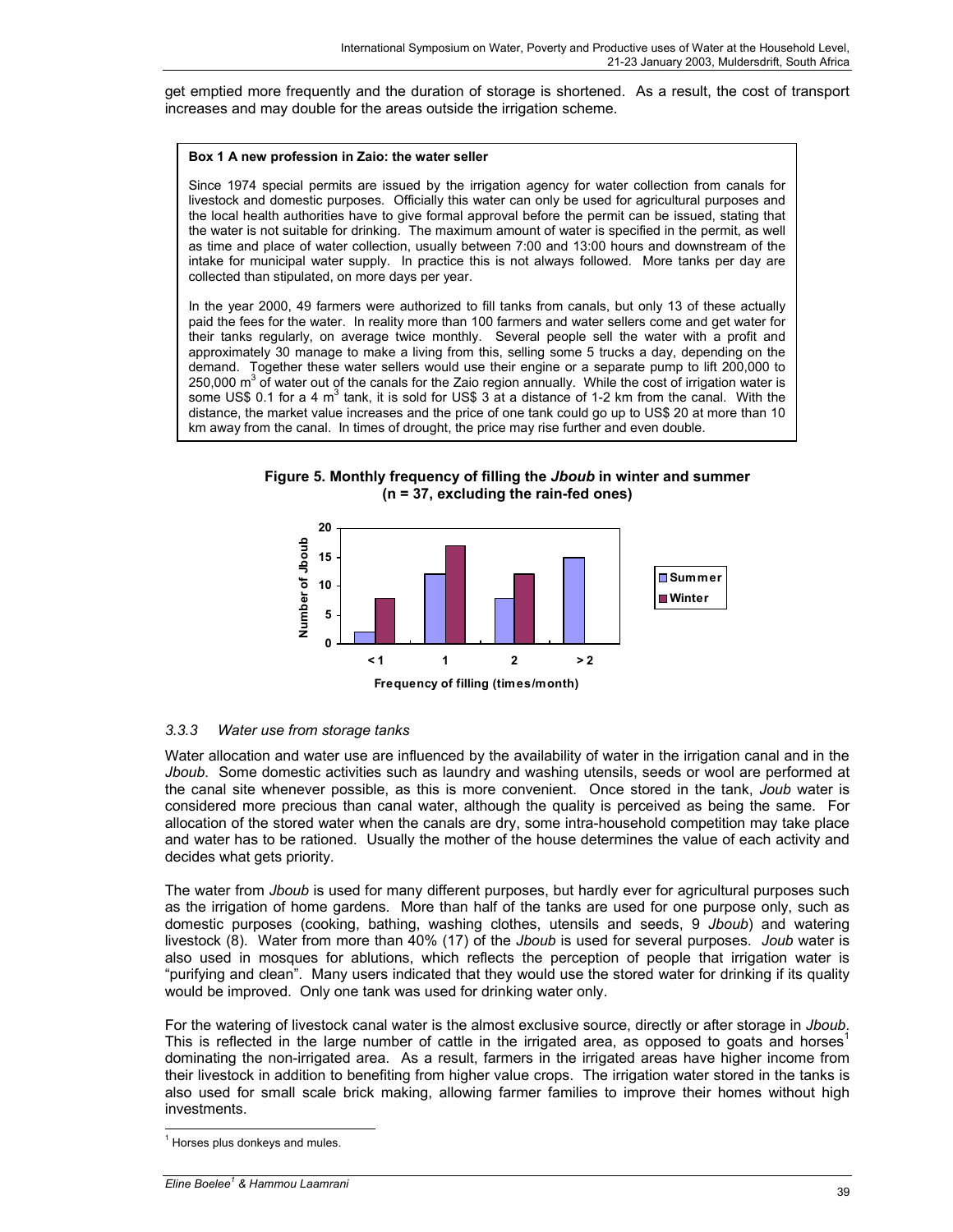According to the respondents, an average family of 10 members in the non-irrigated area of Hassi Berkane (range 6 to 30 in this survey) would consume 4  $m<sup>3</sup>$  within two months in winter. This represents a daily average consumption of 6-7 l per capita per day (lpcd). This is well below the subsistence level set by the World Health Organization at 30 lpcd. As in Zebra, irrigation scheme water from the canal provides more than half of the household needs, and here we estimate the daily consumption to be at least twice that of Hassi Berkane, but probably still below 15 lpcd.

## *3.3.4 Treatment of stored water*

Before they are filled, *Jboub* are often flushed out to clean them and remove mud (25 out of 39). The users consider this measure necessary to keep the tank in good condition and to maintain water quality. Farmers who fill their *Jboub* from a small canal or from rain often use filters to prevent floating material from entering the tank. To reduce the frequency of cleaning, some farmers have built a small open desilting basin that allows the sedimentation of small particles before water is conveyed for storage in the *Jboub*. If the *Jboub* are filled with water from trucks, the users request this water to be pumped from the canal early in the morning, to minimize the effects of upstream pollution.

At two-thirds of the visited *Jboub* (25 out of 39), the water is treated, mostly with commercial chlorine, though occasionally crushed limestone is used. Since the water is often used for several purposes, some users prefer to treat only the amount of water that is used for consumption, instead of treating all stored water in the *Jboub*. Some of the farmers use a cloth filter before water is used for drinking or cooking. Most of the *Jboub* users were aware that water should be treated, but expressed a strong need for information about the correct treatment dosage for drinking and cooking. It was observed that the treatment was often over-dosed. Usually a liter of commercial chlorine (12%) was used to treat the entire tank regardless to its volume, which often resulted in much more than the required 50 ml/m<sup>3</sup>, while crushed limestone was hardly ever measured, providing concentrations far higher than the desirable 5 g/m<sup>3</sup> (Ministère de la Santé 1990).

## *3.3.5 Options for improvement of storage*

The older generation of respondents appeared to be quite satisfied with the *Jboub* as a traditional way of water storage (Table 1). Three old farmers pointed out that the provision of water is not a real problem, as people are prepared to "travel to town twice a week to look after the television battery while filling the *Jboub* once a month costs the same". Younger farmers were more critical and accused the authorities of segregated development: "when the irrigation system was constructed in an area with deep groundwater of high salinity without any prior thinking about drinking water supply, they expected that every farmer would build his own tank to store irrigation water for drinking and other domestic use. So that is what we did and that is what we will probably be doing for many years!" Most respondents (20 out of 37) find the overall availability of water for *Jboub* insufficient, sometimes in combination with water quality.

#### **Table 1. Problems restricting the use of stored canal water for non-irrigation purposes as identified by users of 37** *Jboub* **(excluding the ones filled by rainwater).**

| Problem                       | N٥. |
|-------------------------------|-----|
| Water supply and availability | 12  |
| Cost                          |     |
| Quality                       |     |
| Quality and quantity          | 8   |
| None                          | 3   |
| Total                         | 37  |

 interval between irrigation cycles and the fact that water allocated to irrigation has also to be used for drinking and domestic uses. This is more problematic in periods of drought when water may not be released in the canals for periods of more than one month.

Many respondents had suggestions on how to improve the *Jboub*, either by rehabilitating the structure or by treatment of the water (Table 2). They were interested in upgrading the structure, preferably with technical assistance (14 out of 37), though several users pointed out that this was only useful if water would be delivered to the *Jboub* more regularly. The respondents were most interested in appropriate technology to improve water quality, such as the construction of sand filters. Others emphasized that since the water was also used for other purposes such as laundry, treatment of drinking water only would be sufficient. They insisted on the need for information and training of the villagers in water treatment. In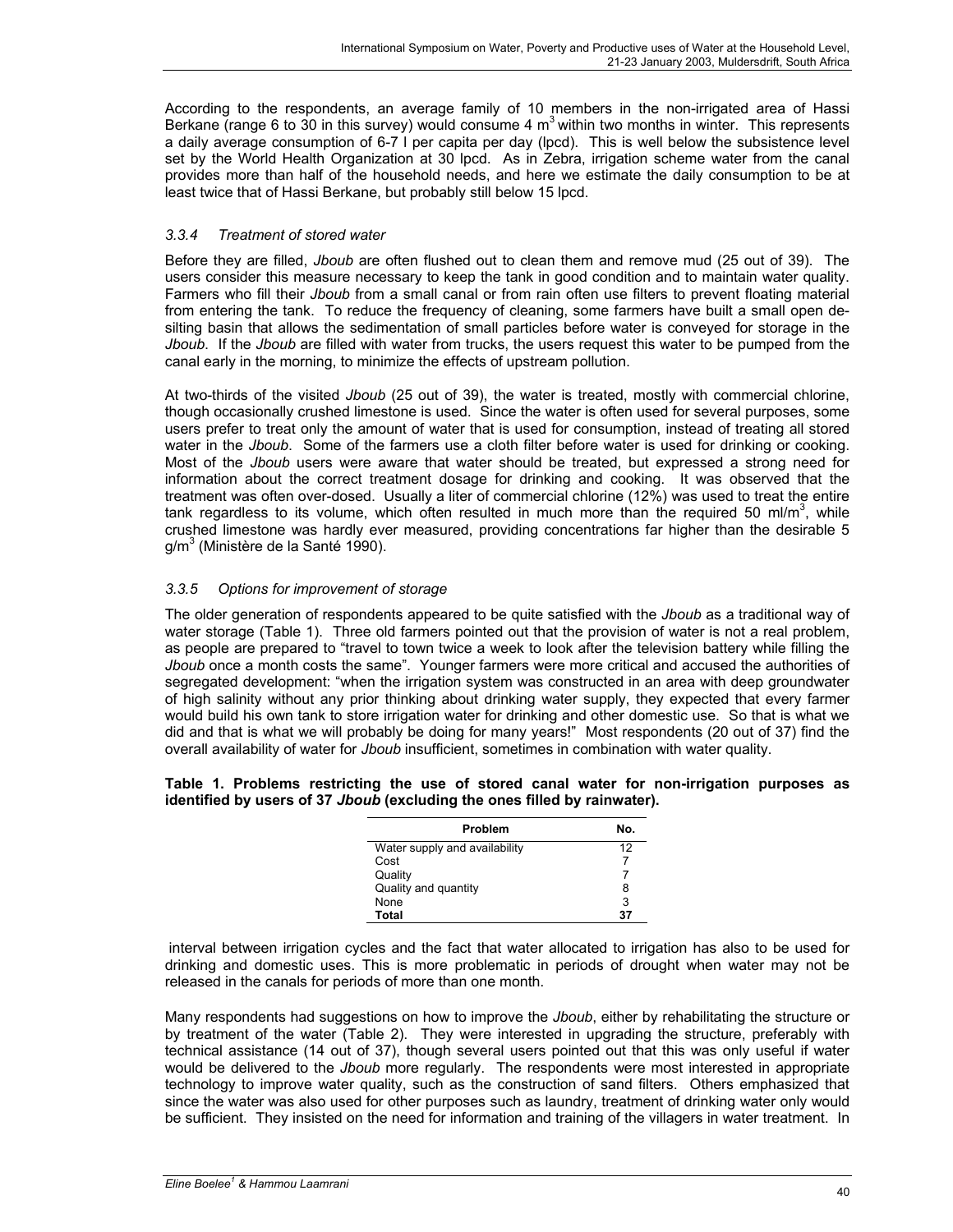Hassi Berkane many farmers suggested that digging wells would be a durable solution but they recognized that this would be extremely expensive because of the very deep groundwater table.

| <b>Suggestions</b>                          | Nο. |
|---------------------------------------------|-----|
| Upgrading of tank                           | 14  |
| Upgrading and more regular water deliveries | 5   |
| More regular water deliveries               | 2   |
| Dig wells                                   | 5   |
| Water treatment                             |     |
| None                                        |     |
| Total                                       |     |

All respondents, who had suggestions for improvement, were willing to contribute to the cost of upgrading the *Jboub*, be it in manpower, material or financially (Figure 6). While a third of these (10) confirmed their unconditional willingness to pay, most of the others (21) only wanted to contribute under certain conditions. Many of these can be summarized as durable interventions that would indeed improve water quality. Five farmers mentioned affordability and three stated that they would pay if no recurrent investments were required. One farmer mentioned that he is willing to pay if the water treatment facility would be "like the one I saw in southern France where the farmers use solar panels to decontaminate water for drinking". The elected members of the community council were keen to be involved in upgrading of the existing *Jboub* but proposed that small-scale treatment facilities for irrigation water would be more sustainable, though extremely expensive.





#### *3.3.6 Other uses of irrigation water*

Water in the Basse Moulouya irrigation scheme is officially allocated to other uses than irrigated agriculture. Figure 7 shows the amounts of water that were actually distributed for irrigation and other purposes in 2000. In the Zebra irrigation system on the left bank, some 600,000 – 1,000,000 m<sup>3</sup>/month is allocated to the municipal water treatment plant of Nador city and less than 100,000  $\text{m}^3/\text{month}$  goes to the water supply system of Zaio town (ONEP 1996). In addition, special water allocations are distributed to a sugar factory and six modern brick factories for the same (subsidized) price as irrigation water (Figure 8). The figures for 2000 show a somewhat distorted picture, as it was a dry year, in which crop water requirements could only be satisfied for 14% in the whole of Basse Moulouya (Zizi 2001). In periods of drought, certain crops do not receive any water for irrigation, while the releases for municipal water supply and industry continue as usual.

## **3.4 Discussion**

The situation in Zaio is comparable to the one in the Haouz plain in central Morocco, where water storage tanks, there locally referred to as *metfia*, are filled with irrigation water and used for domestic purposes as well (Laamrani *et al.* 2000). But several differences can be observed. In Zaio the *Jboub* are mostly individually owned and used, probably because of the sparse habitations. A similar situation was found in the eastern part of the Haouz, where new and dispersed settlements prevailed. In the more traditional parts of the Haouz, most *metfia* were communal (Pascon 1977, Boelee *et al.* 1999). Another reason for the high proportion of privately owned tanks in Zaio is the better economic situation in this region. Especially people living in the Zebra irrigated area seem to be able to afford as much water as they need, even at high rates. This is comparable to other regions in Morocco (Benjelloun *et al.* 2002). Hence, most households have their own tank and do not need to share water from the *Jboub* with other families.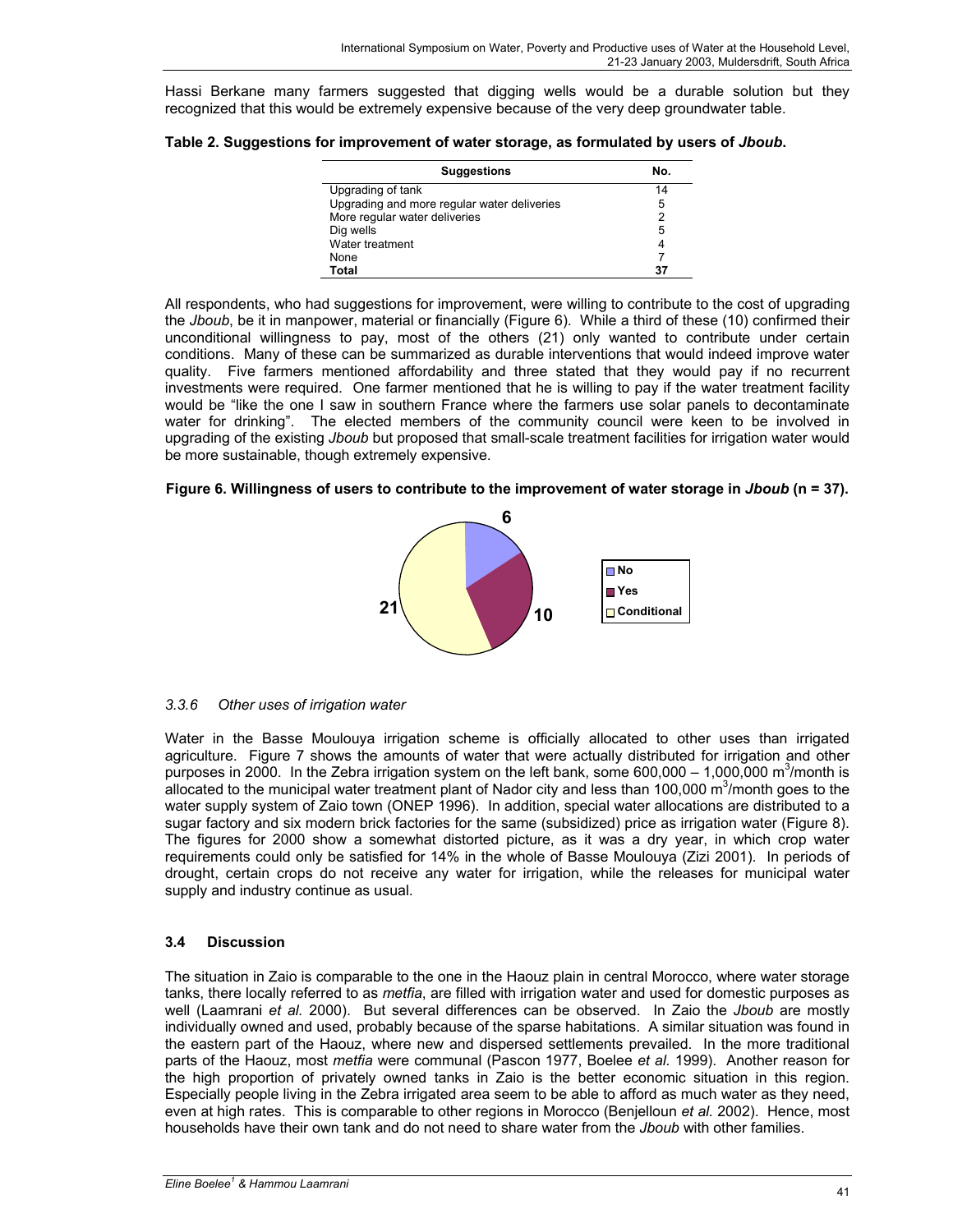**Figure 7. Actual monthly water distribution for irrigation and for other purposes in Zebra irrigation system in 2000 (large consumers only, individual water sellers are excluded).** 



**Figure 8. Total annual water distribution to other purposes in Zebra irrigation system in 2000 (excluding individual water sellers).** 



A more striking difference with the situation in the Haouz is that the farmers in Central Morocco raised water availability as the major problem faced by the users. In the present study in Zaio, many more users brought up water quality as the major issue. The users of *Jboub* in Northern Morocco, as well as the local community councils and the government agencies are willing to contribute to improvement of the storage and treatment facilities. Such a project, based on the felt needs of the community, would contribute to improve the availability of good quality water for domestic purposes and have a beneficial effect on the health of the rural population, if certain conditions are fulfilled (van der Hoek *et al.* 2001).

In the middle income country of Morocco, the lack of rural drinking water supplies has created a profitable opportunity for new jobs, the professional water sellers. These people can obtain a permit from the irrigation agency to pump water for livestock from the canals and transport this to the *Jboub* for storage. The farmers, water sellers, as well as local authorities, irrigation and health departments are all aware that the purpose of water storage is not necessarily what is officially delivered for. But no stakeholder is to be blamed for this equivocal situation. More equivocal is the situation, when seasonal workers employed by the Ministry of Health, who normally treat wells in the rural area, provide chlorine and limestone to the users of *Jboub*. This is an ambivalent position at the institutional level that no stakeholder has questioned.

In the study area of Zaio, with unsuitable or inaccessible groundwater, people depend on surface water for domestic purposes. The use of irrigation water as a major source by most of the rural inhabitants in Zebra and Hassi Berkane, and the users' concerns about water quality, raises questions on integrated water resources development. Increased water availability for domestic purposes, especially hygiene, is more important in the reduction of diarrhoeal diseases than improved quality (Esrey 1996, van der Hoek *et al.* 2002). Increased water allocations from the irrigation canal system for the *Jboub* would make more water available for domestic purposes and, by refreshing the stored water more frequently, also improve water quality. Alleviation of water scarcity and an increased availability of better quality water for domestic use can contribute to better health, improvement of rural livelihood and reduction of migration to urban areas.

## **3.5 Conclusions**

The multiple uses of irrigation canal water in the region of Zaio have beneficial effects on rural livelihoods by contributing to health, reducing the cost of living or even providing additional income. The storage of